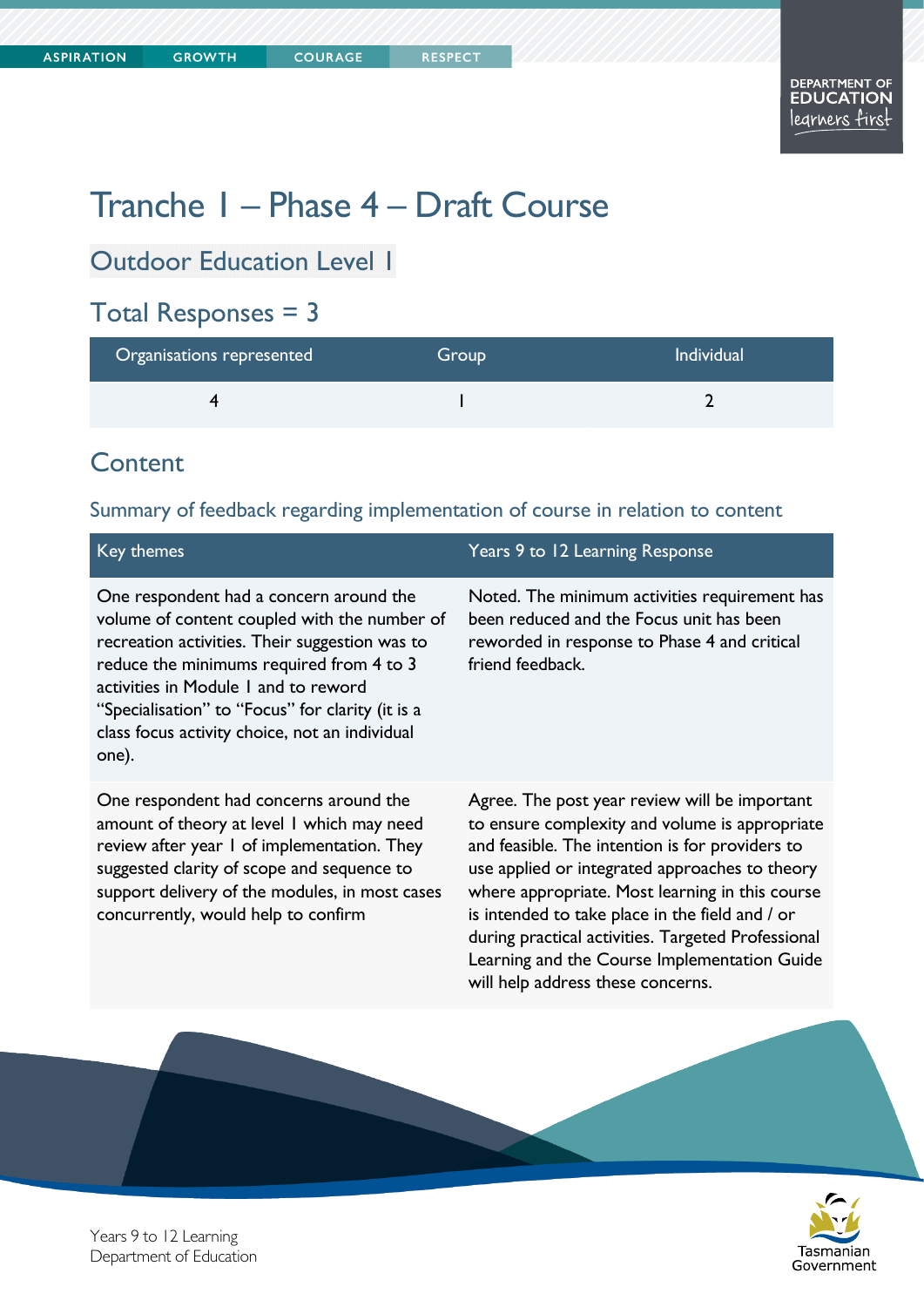# Work Requirements

#### Summary of feedback regarding implementation of course in relation to Work Requirements

| Key themes                                                                                                                            | Years 9 to 12 Learning Response                                                                                                                                                                                                                                                                                                                                                                                                                                                             |
|---------------------------------------------------------------------------------------------------------------------------------------|---------------------------------------------------------------------------------------------------------------------------------------------------------------------------------------------------------------------------------------------------------------------------------------------------------------------------------------------------------------------------------------------------------------------------------------------------------------------------------------------|
| One respondent requested a logbook naming<br>up minimum requirements for attendance and<br>activities in Module 1.                    | Systemically new courses have agency named up<br>as a priority. This degree of prescription would<br>not be warranted in the course document. The<br>Journal format allows for the suggested<br>approach and providers may wish to collaborate<br>and share ideas in the community of practice<br>during implementation. Poor attendance and<br>participation will be reflected in the limited<br>logging of journal entries possible and in the<br>amount of evidence available to assess. |
| Work requirements around the specialisation<br>may be an issue unless this is a class focus<br>rather than a personal student choice. | As part of the course development process, the<br>course has been amended to address this.                                                                                                                                                                                                                                                                                                                                                                                                  |
| The wording of standards and elements may be<br>difficult to interpret, and the lack of practical<br>criteria seems unbalanced.       | Learning Outcomes, Criteria, Elements and<br>Standards have been reviewed and adjusted<br>across the suite in response to combined<br>feedback of Critical Friends, Phase 4<br>consultation and the TASC pre-accreditation<br>check. Targeted Professional Learning and the<br>Course Implementation Guide will also help<br>address these concerns.                                                                                                                                        |